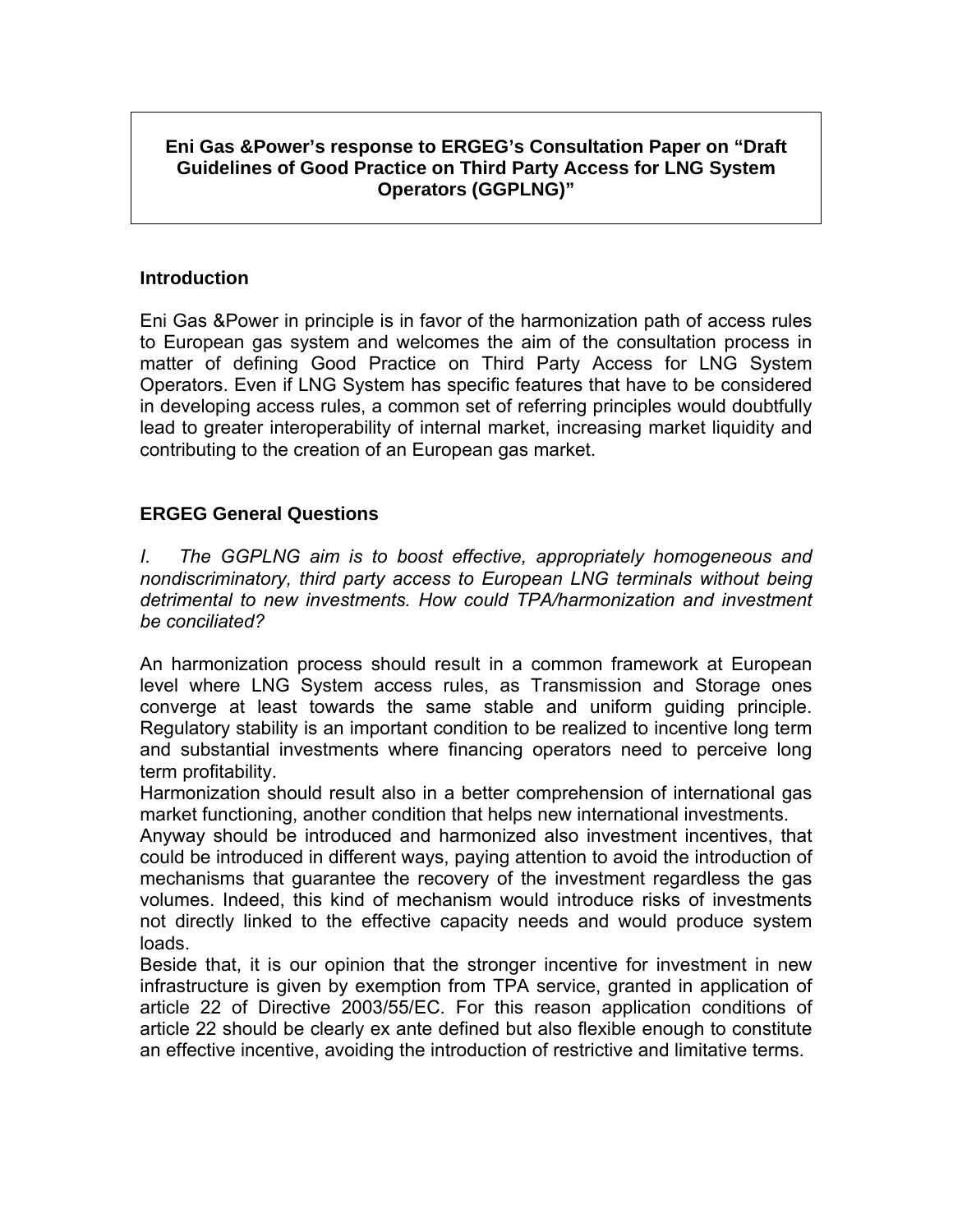*II. The GGPLNG aims at facilitating harmonization of services, procedures, conditions… in order to foster interoperability and facilitate access to regulated LNG facilities. To what extent is harmonization of regulated access procedures convenient/possible? Which areas should be harmonized (i.e. transparency, network code procedures, balancing rules etc.)? Is the current degree of detail and prescriptive nature of the GGPLNG considered adequate? Is the need for common EU-wide requirements adequately balanced against the need for flexible rules?* 

LNG System presents significant differences between regional European markets that make more difficult to achieve a uniform level of harmonization among Europe's LNG markets. The effort of harmonizing is helpful for the reason expressed above but it should be avoided too prescriptive requirements to preserve necessary flexibility in respect of different market features and developed operational, safety and commercial practices. To obtain a correct balance between the principle of harmonization and the need of flexible LNG rules, regulators should focus on the key few areas that can add value through harmonization that means to create convergence in allocation firm capacity process (including the timing and the nature of notification) and in transparency requirements.

*III. Considering the voluntary character of the GGPLNG it would be interesting to know what transitional effects you think the GGPLNG implementation could cause, and what could the implementation cost be in your particular case. Are you going to get benefits (commercial, decrease of management cost etc.) with the GGPLNG application?* 

The LNG industry has developed numerous operational, safety and commercial practices throughout the many years of operation and experience. As long as GGPLNG is voluntary Member States should not experience detrimental impact or hard implementation costs. Once TPA applied to LNG system should became compelling as content of the new Regulation 1775/2005, changes would be implemented and would follow costs and benefits that it's difficult to evaluate. Anyway it's important to avoid compelling retrospective changes to existing arrangements, in particular referring to commercial arrangements that LNG suppliers/buyers and LNG regasification developers enter into to balance the relevant risk of investments.

*IV. The GGPLNG do not apply to terminals exempted under Article 22 of Directive 2003/55/EC. In your view, could there be any value for regulators to use some recommendations in the GGPLNG as an input when adopting individual exemption decisions (for example, as approval requirements when granting a conditional exemption). If yes, please explain why and with regard to which aspects of the GGPLNG (e.g., services definition, transparency obligations etc.)?*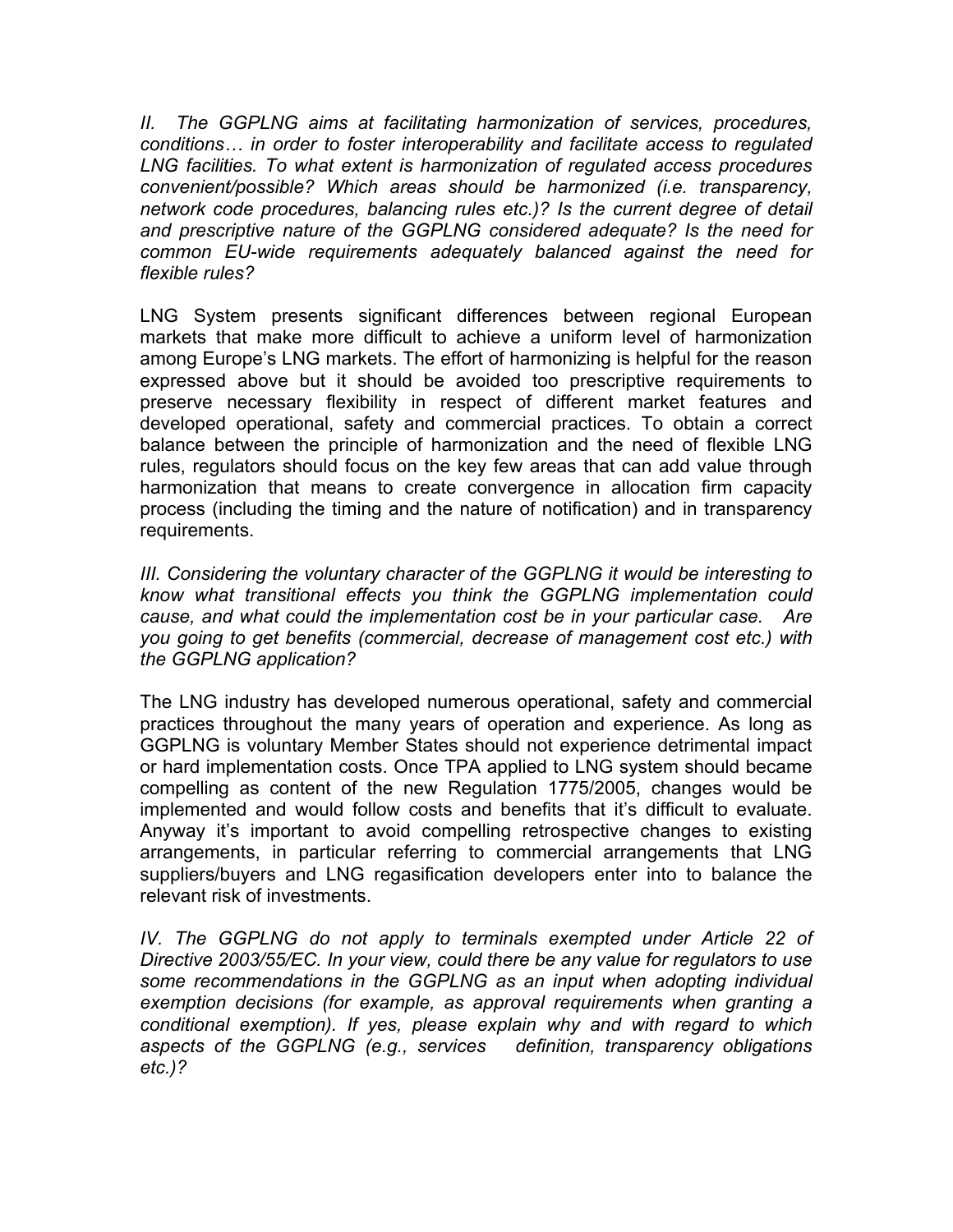GGPLNG could be the reference for access conditions to be defined for non exempted part of a terminal exempted under Article 22 of Directive 2003/55/EC. Moreover some provisions as about congestion management or transparency could be useful and may be a reference also to manage exempted capacity. Anyway it must also be clear that LNG facilities that have already received Article 22 exemptions are not covered by the GGPLNG.

*V. The GGPLNG establish that tariff structure should be reviewed on a regular basis. Would the GGPLNG fix a minimum and/or maximum frequency for such a review? Which frequency(ies) should be the appropriate?*

In principle the frequency of tariff review should be the lowest to guarantee stability for investors and system users, but at the same time should be suitable to guarantee the correct recovery of costs and the return on investments.

Some circumstances could bring about the need of tariff review, as for example the under or over utilization of the asset or regulatory changes. In our opinion It's not relevant that GGPLNG specify a minimum and/or a maximum frequency for tariffs review; instead it's important that review frequency is established by National Regulatory Authority, known to infrastructure users and that review processes are robust and transparent and that all interested parties can participate in the procedure. Tariff reviews conducted in the absence of robust procedural protections for investors and system users, could add costs to development due to increased regulatory risk.

*VI. The GGPLNG assume that there may be benefits for the liquidity of the capacity market and for the system efficiency in offering not bundled and interruptible services in addition to bundled and firm services.<sup>1</sup> Do market players agree with this statement? What could be your interest in offering/contracting not bundled services and/or interruptible capacity? What type of services should be offered as no-bundled? What type of services should be offered as interruptible? Should the GGPLNG be more/less prescriptive on these issues?* 

.

 $\overline{a}$ 

The trade of unbundled components of the TPA services is limited by the fact that the components are inextricably linked .Moreover experience thus far in the global LNG industry (including experience in Europe) indicates that secondary capacity trading and use of interruptible capacity has not yet emerged. However, there is the possibility of offering additional services to the primary capacity holders on a reasonable endeavors basis (i.e., increased daily send-out). Such services need to be defined and made transparent to LNG system users.

 . Anyway tariffs for firm and interruptible capacity, bundled or unbundled services should be cost reflective and avoid cross subsidization.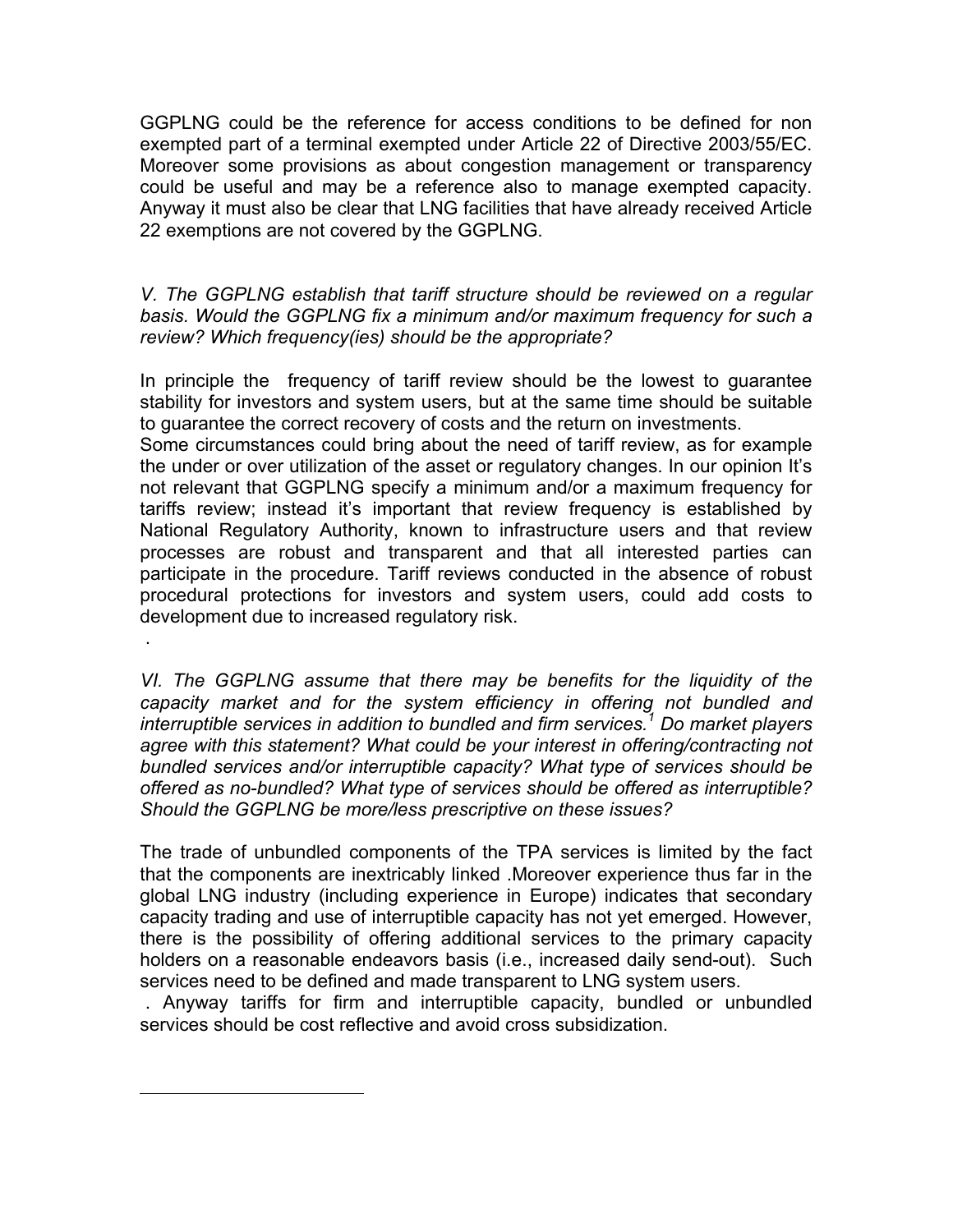*VII. The GGPLNG recommend that standard bundled services are defined after market consultation, especially concerning the flexibility included. In line with that, they emphasize the importance of taking into account the LNG facility's technical constraints. Do you agree with this approach? Would a more prescriptive approach regarding the parameters for the definition of standard bundled services and their flexibility be feasible and/or more appropriate?*

We agree with this approach; a more prescriptive one wouldn't be consistent with technical feature of each LNG facility

*VIII. According to the proposed GGPLNG, the LSO shall offer on the primary market long-term and short-term services at LNG facilities. Do you consider, from a TPA perspective, that any further guidance can/should be given with regard to a balance between long and short term services?*

Service design should be dictated by the requirements of the market and the impact on the efficient financing and development of LNG assets. Short term capacity should be made available only at the end of long term and annual capacity contracting procedure and related tariffs should be calculated on the basis of the contractual length. Tariffs must give correct market signals reflecting system transmission costs; for this reason short term capacity tariffs should be higher then tariffs for long term transportation services and should be calculated so that all users could equally contribute to cover infrastructure fixed costs through tariffs. From this point of view, a seasonal variation of tariffs during the year, where winter tariffs are higher than summer ones, is also recommended.

*IX. Requests have been made during the July pre-consultation with stakeholders for specific standardized regasification contracts (e.g. front month contract) that aim to facilitate the trading of the regasified LNG on natural gas markets. What type of standardized services could be offered by the LSOs? To what extent would these services be compatible with technical constraints (e.g. available storage capacity), the efficient operation of each terminal and innovation in the offering of terminal services? How prescriptive should the GGPLNG be about standardized contracts?* 

Standardized services and standardized voluntary contracts are useful instruments that should be added, where consistent with technical constraints, to each specific LNG facility existing contracts and services. Standardized instruments should be kept as voluntary ones and GGPLNG shouldn't be prescriptive about standardized contracts that should be a reference instruments and should respect different market circumstances and technical facilities features.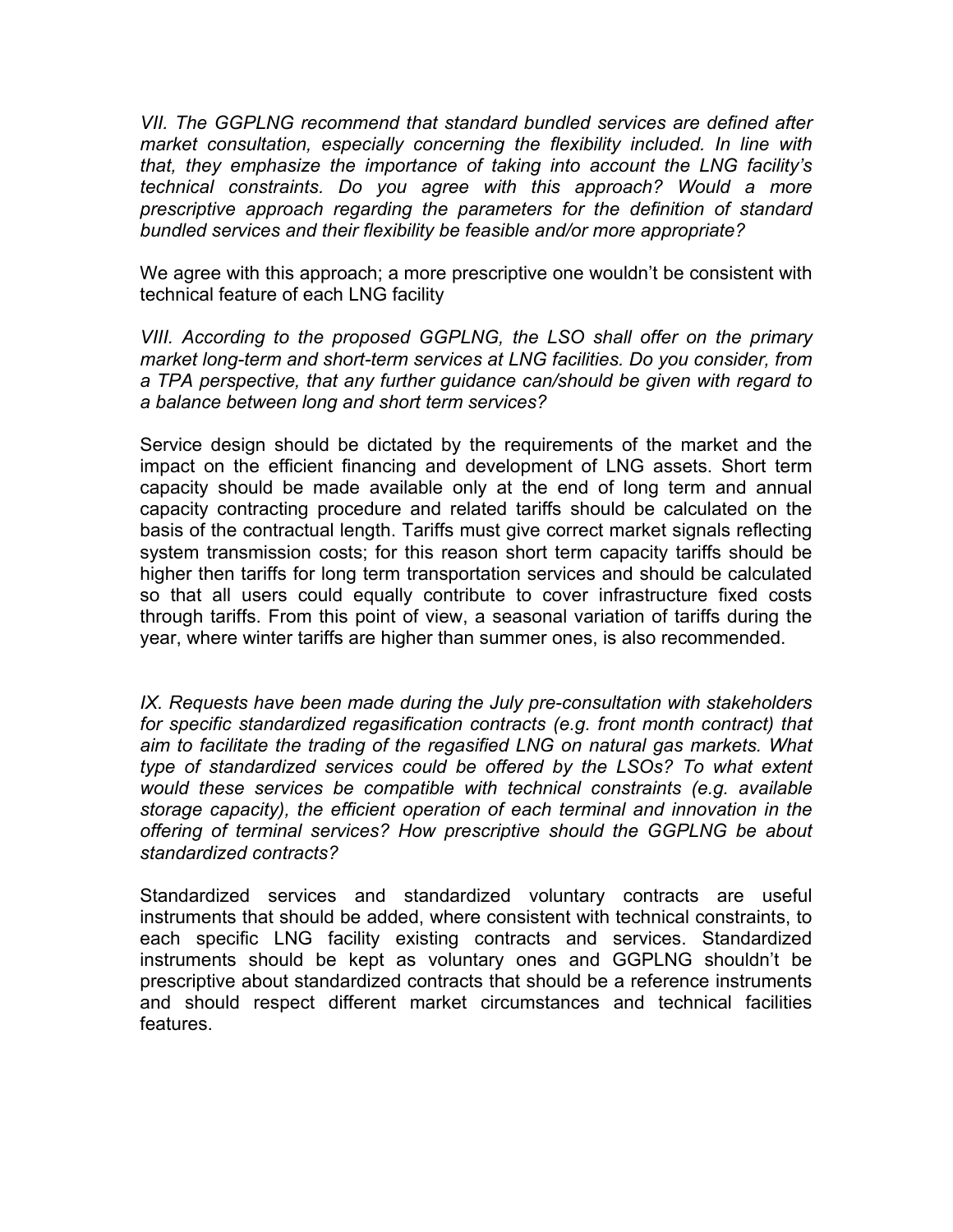*X. Considering that harmonized network codes should take into account specificities of each terminal, which issues could be common and under which conditions?*

See the answer to question II.

*XI. Electronic communication tools seem to be the most suitable means for the LSOs to exchange information with the terminal users. What type of platform could be needed? What services should be available on it (e.g. secondary market, nominations, etc.)? Should a simplified system based, for example, on fax transmission, be envisaged in certain cases and, if so, when?*

Electronic communication tools are surely the most efficient way for the LNG system users to exchange information with the LSO, in particular a web-based platform is the best way to nominate.

*XII. Even though several platforms already exist and software could be copied to a certain extent, the development of electronic communication tools represents a certain cost. Do you think the cost/benefit ratio would be acceptable?* 

It's difficult to evaluate cost/benefit ratio of the development of electronic communication tools. In our opinion this kind of instruments would be extremely helpful, but surely it would be conducted the necessary analysis to evaluate the acceptability in terms of tariffs increase of such a cost.

*XIII. The GGPLNG consider the cooperation between LSOs when putting in place compatible scheduling procedures in order to facilitate capacity trading and interoperability between European terminals. Do you think that such a harmonization of scheduling procedures is desirable? Would it be necessary and proportionate to introduce some minimum harmonization of these procedures*  within the GGPLNG to facilitate capacity trading and interoperability between *European terminals? What requirements can be envisaged?*

Regulated LSOs should strive to standardize scheduling procedures, including the establishment of a uniform start date for the prompt month as well as a uniform lead time for scheduling. Moreover, it would be helpful if the industry could utilize a standard unit of measure. These rules should be made transparent. However, NRAs need to recognize that the long experience in global LNG trade has already resulted in standardized scheduling procedures. Moreover, each market may do its own variation to accommodate unique circumstances. Furthermore, procedures in place for existing facilities may be difficult to change without causing disruption.

NRAs should examine the scheduling procedures of regulated LNG facilities to determine whether they are reasonable, non-discriminatory and fit for purpose.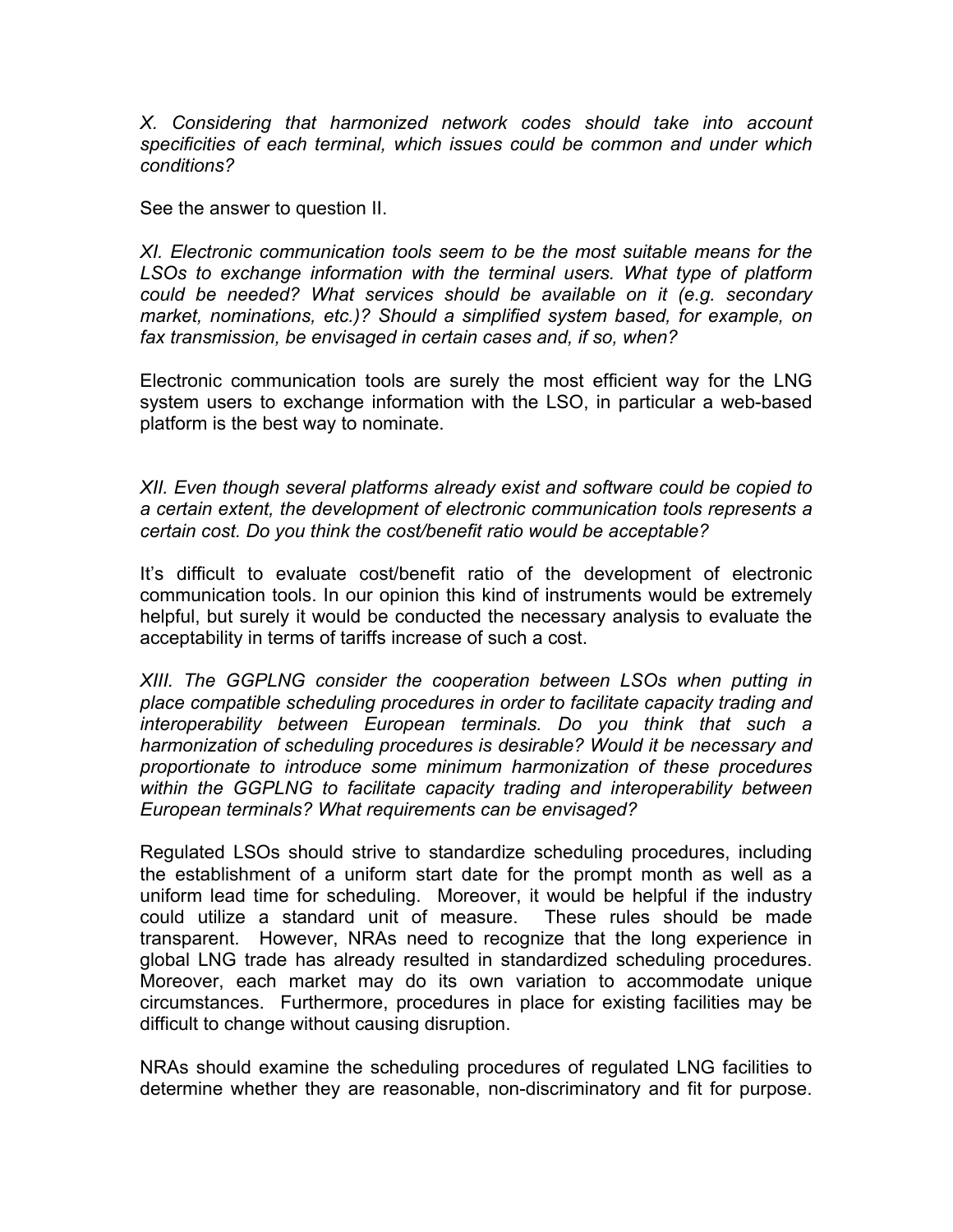NRAs should also be mindful that the scheduling procedures should not restrict the use of the capacity by the primary firm shippers, including the flexibility embedded in the service.

*XIV. The GGPLNG propose some concrete solutions in order to implement the very general principles laid down in Regulation 1775/2005 (Articles 5.3. and 5.4). Comments on these issues would be most welcome:* 

*− Non discriminatory allocation rules for primary and secondary capacity are necessary to promote competition. The GGPLNG propose market-based solutions and other alternative mechanism as pro-rata or first-come-first-serve procedures. Should a reference to specific subscription procedures be included? Is there any other procedure that the GGPLNG should take into account?* 

*− Regarding congestion management, is the development of a secondary capacity market sufficient to optimize the utilization of the terminal capacity?* 

*− Should the GGPLNG be more or less prescriptive regarding procedures to manage congestion in the terminals?* 

The principles of non discriminatory allocation rules for primary and secondary capacity and the proposed market based solutions are sharable and do not require the inclusion in GGPLNG of specific subscription procedure.

The presence of a secondary capacity trading mechanism should not cause any distortion to the fact that optimal capacity utilization has to continue to be driven by global price signals. The presence of secondary market mechanisms shouldn't be prescriptive and shouldn't change the incentives to flow cargoes to higher priced markets in other parts of the world and users shouldn't be penalized for reacting to these market signals.

*XV. Reference is made to capacity that the holder is no longer able to use. An obvious example is the case of (unbundled) regasification capacity owned by a shipper who has no more gas in storage. What are the other cases where capacity could be categorized as no longer usable? Who must decide when a capacity holder is considered as no longer able to use the capacity?* 

The fact that a user has no more gas in storage (with the exception of minimum stock levels) does not necessarily indicate that the facility is unused as the shipper may be in the process of delivering a cargo to meet minimum stock levels. Generally, a facility is not being used if LNG is not being delivered to a facility when global market conditions suggest that LNG should be. However, circumstances are unique and should only be scrutinized by an NRA after the event, subject to placing the burden of proof upon the NRA. There is a risk of creating presumptions of when a facility is "not being used" as such presumptions may impair the commercial arrangements made by primary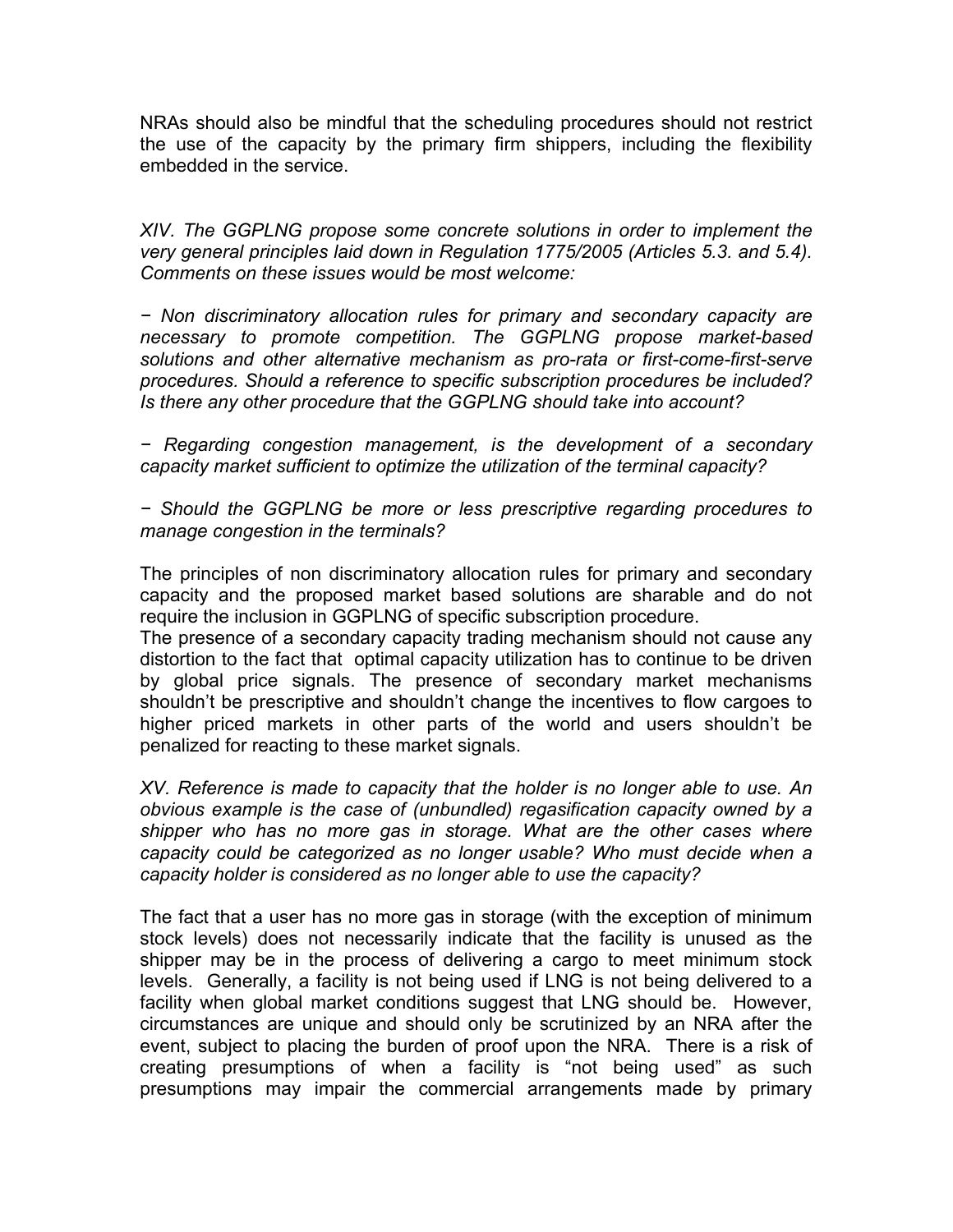capacity holders. So long as primary capacity holders have entered into long term ship or pay capacity arrangements that cover the fixed costs of the asset, the presumption should be that the facility is being "used".

Moreover it should be avoided to consider capacity no longer usable, and consequently to proceed, as stated in GGPLNG article 5.3, to reallocate it to the market as firm capacity, when the primary holder can't temporarily use it for reasons of Force Major even if occurred out of the specific LNG facility.

*XVI. Regarding the allocation of capacity, the GGPLNG stipulate that the LSO might allocate the standard bundled LNG services with a priority upon not bundled services in order to maximize the use of the LNG facility. In your view, under what circumstances would it be appropriate to give such a priority to bundled services?* 

Bundled LNG services should be allocated with a priority upon non bundled services; the trade of unbundled components should be allowed as residual but it remains the difficulty in selling parts of the bundled LNG regasification services. For example, the use of operational storage and send out is limited by the need to physically unload a subsequent cargo to replace stock levels. Accordingly, a party seeking to purchase only send out capacity will also need to compensate the primary capacity holder for replacing the gas in store with a new cargo and such compensation would include price risk and lost option value.

*XVII. The GGPLNG tries to assure the optimum utilization of the terminal and to avoid capacity hoarding by promoting capacity reallocations when appropriate. How can the balance be struck between the promotion of the secondary market of capacity and the protection of primary capacity holder's interests?* 

Primary capacity holder's rights should be protected and the conditions when capacity reallocations are appropriate or when a capacity hoarding is supposed to be in place should be deeply evaluated in this view, also considering that primary capacity holders have made financial commitments that have allowed the facilities to be built in the first instance.

It's important to agree between all parties, including NRA, the clear definition of what has to be considered "capacity hoarding"; this concept should be applicable just to rigasification arrangements finalized after such definition,

*XVIII. The GGPLNG distinguish between punctually unused capacity and systematically underutilized capacity:* 

− *The definition of unused capacity refers to a deadline by which the capacity holder must nominate its use. This concept is defined in Regulation 1775/2005, art. 2.4. Do market players agree with the definition of unused capacity? Is a more or less detailed definition needed? What conditions/circumstances should be taken into account when assessing whether capacity is effectively used or not?*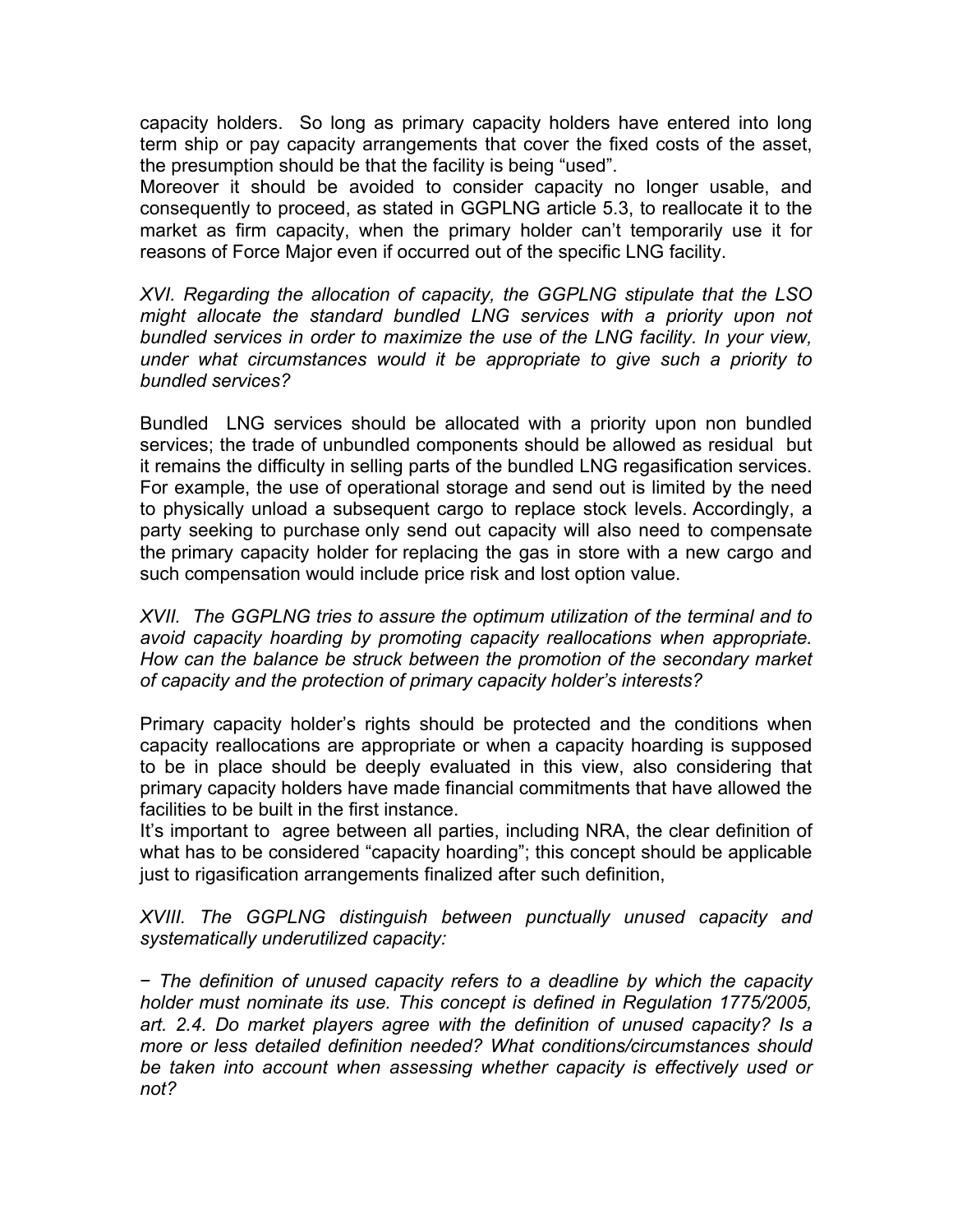The definition of "unused capacity" and "capacity" set forth in Regulation 1775/2005 are not sufficiently precise to reflect the operation of LNG facilities as the definitions have been designed for pipeline systems that use day ahead (and shorter) timeframes for nominations and re-nominations. The nomination procedure for LNG facilities usually requires a month-ahead confirmation of the berthing slot. Also, LNG nomination procedures typically do not require that tank storage capacity be nominated separately because use of the storage component is embedded, and thus implicit, in the service. In other words, a reduction of send out implies that the storage component will be used. Accordingly, the current Regulation implies that failure to nominate a berthing slot means that the facility is not being "used" when, in fact, other components of the LNG service are being used. Accordingly, the definition of "capacity" and "unused capacity" need to be made more precise to accommodate the unique circumstances of LNG facilities.

*− Is there a need to distinguish between punctually unused capacity and systematically underutilized capacity as states the current draft of the GGPLNG? Is the proposed split between reallocation of unused capacity and release of underutilized capacity a good approach?* 

We agree with the distinction between punctually unused capacity and systematically underutilized capacity. About the GGPLNG definition of underutilized capacity, the first circumstance that has to occur ("systematic underutilization of the allocated capacity") should be limited to cases where systematic underutilization is not due to Force Major reason that prevent capacity usage, occurred to the primary users also out of the LNG facility.

In any case these kind of mechanism mustn't apply in case of facilities build under art. 22 exemptions and in different cases robust procedural protections must be designed to protect the interests of investors; in case of capacity reallocation, it should be conducted on interruptible basis and the primary capacity holder must be compensated for all losses associated with the taking of its property right – not just relief from paying capacity charges.

*− Is it satisfactory to empower the NRA to evaluate if there has been systematic underutilization of capacity or should the concept of 'systematic underutilization' be described more accurately in the GGPLNG, by specifying the criteria to be used?*

The concept of "Systematic underutilization" should be the more as possible specified and should be defined according to the principle expressed above.

*XIX. Is it necessary to impose detailed congestion management mechanisms as proposed in these GGPLNG, or should the GGPLNG content themselves a set of general principles? Are the solutions proposed in the GGPLNG adaptable to the varying, present and future, situations?*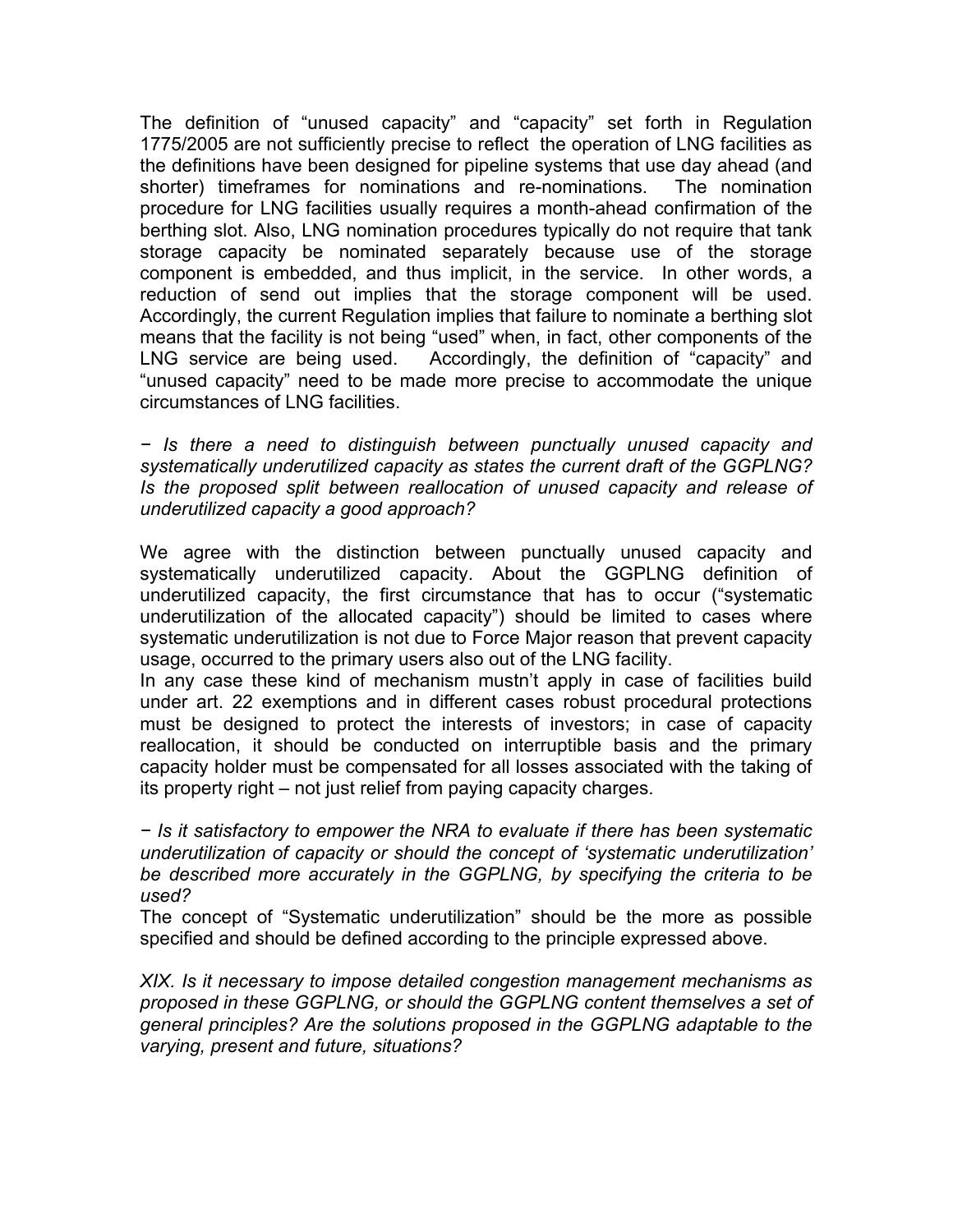Given the difficulty of addressing the unique circumstances present in various European markets, the GGPLNG should set general principles for LNG congestion management.

*XX. Setting the right deadline or notice period is considered as a key factor for the congestion management procedures. Comments on this issue would be welcome.* 

*− Should the GGPLNG include more or less detailed/prescriptive provisions on deadline/notice periods regarding unused capacity?* 

*− What circumstances should be taken into account by the LSO/NRA when determining/approving notice periods. Is there a single specific deadline/notice period appropriate for all solutions? If so, what could it be?* 

*− Is the NRA the most appropriate party to define the deadline or notice period? Otherwise, who should be responsible for setting the deadline/notice periods?* Proposed section 38 (a) attempts to strike a reasonable balance between the right of a primary shipper to retain flexibility and the interests of a potential secondary shipper. Specifically, the notice period "must be long enough to allow for another shipper to organize a shipment and short enough to allow capacity holder to determine which capacity it is not using". However, the flaw with this approach is that it deprives the primary shipper of its contractual rights to use capacity and grants that right to a secondary shipper. Specifically, at a specific point in time, the primary capacity holder is no longer entitled to "organize a shipment" but a secondary shipper is so entitled. Given that the primary capacity holder has financially backed the development of the asset in the first instance, it seems that the proposed mechanism results in unequal treatment

Given the different market circumstances, including shipping times, individual Member State NRAs must establish the appropriate balance. In addition, the individual NRAs can consider the impact of the deadline (and corresponding reduction in flexibility) on the value of the commercial service and the impact on supply security.

*XXI. The GGPLNG establish the principles to release underutilized capacity, setting some detailed circumstances where this may happen and assigning responsibilities to NRAs. Should the GGPLNG be more or less prescriptive on this issue? Do the circumstances set out in the GGPLNG cover all present and future circumstances where underutilized capacity should be released? Would a less constraint mechanism be preferable?* 

Given the difficulty of addressing the unique circumstances present in various European markets, the GGPLNG should set general principles for LNG congestion management. The concept of "Systematic underutilization" should be the more as possible specified; also the concept of "reasonable price" should be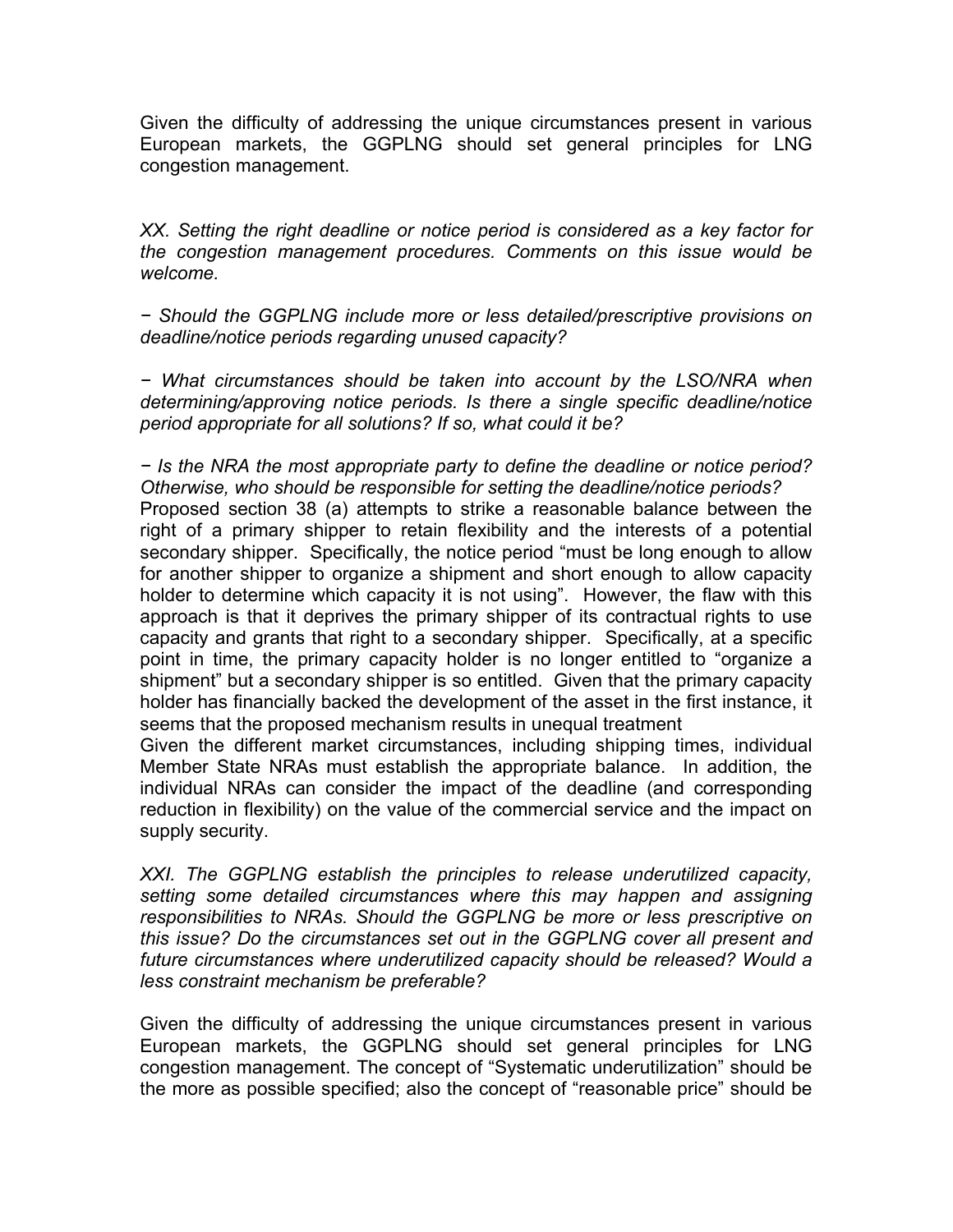clarified In any case systematic underutilization of the allocated capacity should be limited to cases where systematic underutilization is not due to Force Major reason that prevent capacity usage, occurred to the primary users also out of the LNG facility. These kind of mechanism mustn't apply in case of facilities build under art. 22 exemptions.

*XXII. The GGPLNG try to summarize the most important operational and commercial information to be published by the LSOs. What other types of information should the LSOs provide to the market to improve the transparency and the efficiency of the market?* 

*XXIII. In your view, are there other points regarding transparency that should be addressed in the GGPLNG?* 

Eni Gas & Power considers the transparency requirements proposed sufficient. Moreover an effective transparency should be realized also through the resolution of linguistic barriers. Nowadays often documents are not available in English or are available just after the conclusion of the procedure to which documents are related. Moreover, in order to facilitate the availability of information it would be useful that, in case of deadlines or new relevant information, LSOs websites sent alert to all users and to operators who registered themselves in the websites. An improvements that in our opinion is necessary to allow a better information usability is the adoption of excel or cvs formats to publish numerical data; pdf formats don't allow to easily handle and elaborate information.

*XXIV. Opinions have been expressed that in some markets, organized trading of capacity rights might not be necessary, or that the benefits this trading provide to LNG terminal users could be reached by other means. Is an organized secondary capacity market in the terminal useless, useful or necessary? Should the GGPLNG recommend the creation of a secondary market for capacity or should this be left to each LSO or NRA's appraisal?*

The competitive global LNG industry is accustomed to using DES transactions as the means to access secondary capacity. In addition, the excessive cost and complexity of establishing an explicit secondary capacity market could outweigh any benefits. Moreover, there is a significant risk that the zeal to create secondary markets will impair the efficient use of capacity by primary users. Accordingly, an organized secondary capacity market for LNG could be of little use.

*XXV. Considering a need for a secondary capacity market in the terminal, what features would be needed for an efficient functioning of this market? Comments on this issue would be welcome, i.e.:*